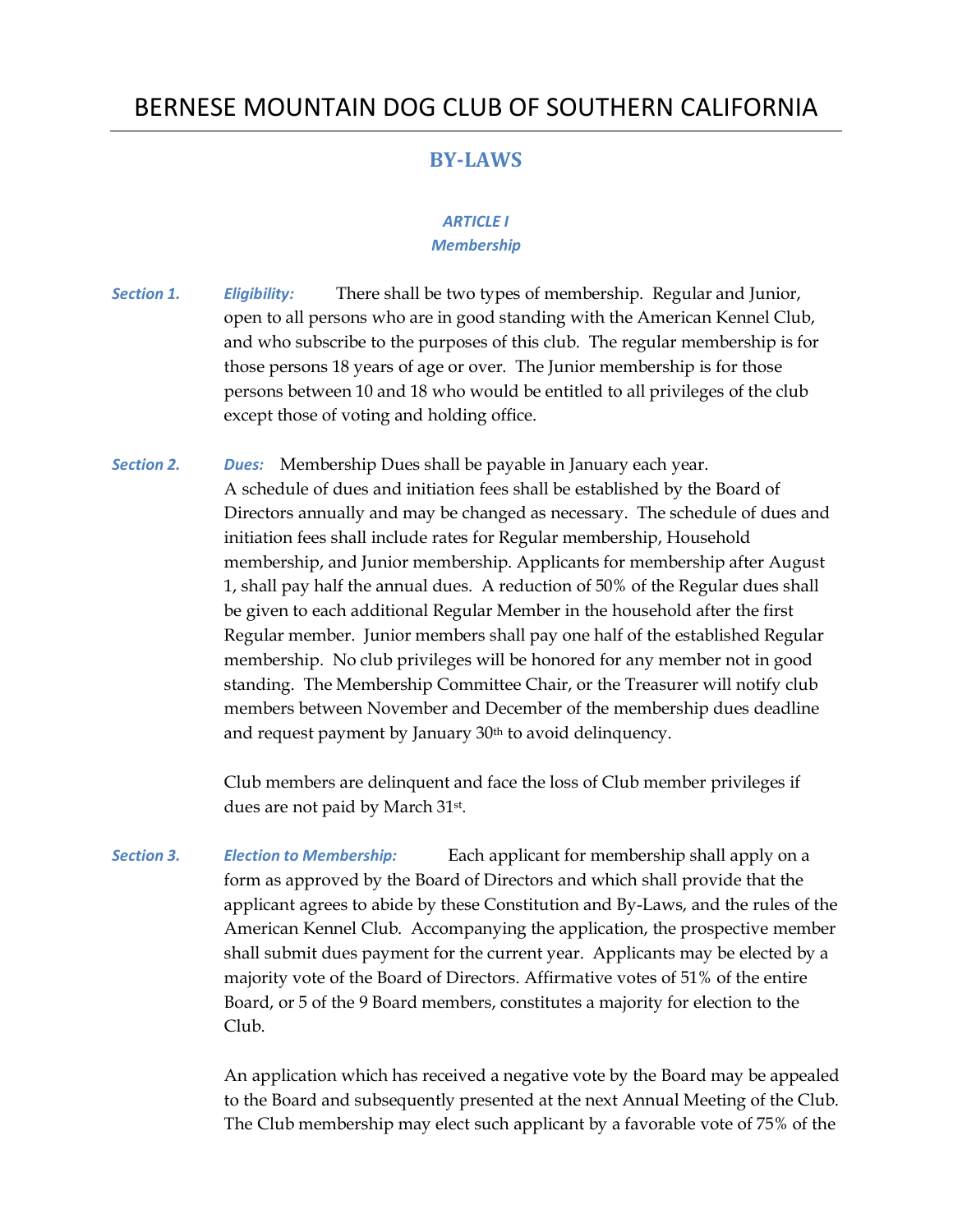members present. If membership is denied, applicant is not eligible to re-apply for one year from the date of denial.

# *Section 4. Termination of Membership: Membership may be terminated for the following:*

**a. Resignation.** Any member in good standing may resign from the Club upon written notice to the Secretary; but no member may resign when in debt to the club. Dues obligations are considered a debt to the club, and they become incurred on the first day of each fiscal year.

**b. Lapsed**. A membership will be considered as lapsed and automatically terminated if such members dues remain unpaid 90 days after the first day of the fiscal year; however, the Board may grant an additional 90 days grace to such delinquent member in meritorious cases. In no such case may a person be entitled to vote at any club meeting whose dues are unpaid as of the date of the meeting.

**c. Expulsion**. A membership may be terminated by expulsion as provided in Article VI of these By-Laws.

#### *ARTICLE II Meetings*

- *Section 1. Club Meeting:* Meetings of the Club shall be held within the greater Southern California area at a time and location designated by the Board. Written notice of each meeting shall be communicated, including e-mail, website posting, or other social media in use at the time, at least 10 days prior to the date of the meeting.
- *Section 2. Annual Meeting:* The annual meeting of the Club shall be held at a place, date and hour designated by the Board of Directors. Written notice of the Annual Meeting shall be provided to each member by the Secretary at least 30 days prior to the date of the meeting using any communication methods in place at the time, including but not limited to e-mail, social media, or online notification. The quorum for the annual meeting shall be 20% of the members in good standing, or at least 10 members in good standing, whichever is greater.
- *Section 3. Election Meeting:* An election meeting shall be held on or after December 1 and before December 25, at a place, date and hour designated by the Board of Directors for the sole purpose of counting ballots, in accordance with Article IV, Section 3.
- *Section 4. Special Club Meetings:* Special Club Meetings may be called by the President or by a majority vote of the Board who are present at a meeting of the Board, and shall be called by the Secretary upon receipt of a petition signed by 5 of members of the Club in good standing. Such meetings shall be held at such place, date, and hours as may be designated by the Board of Directors. Written notice of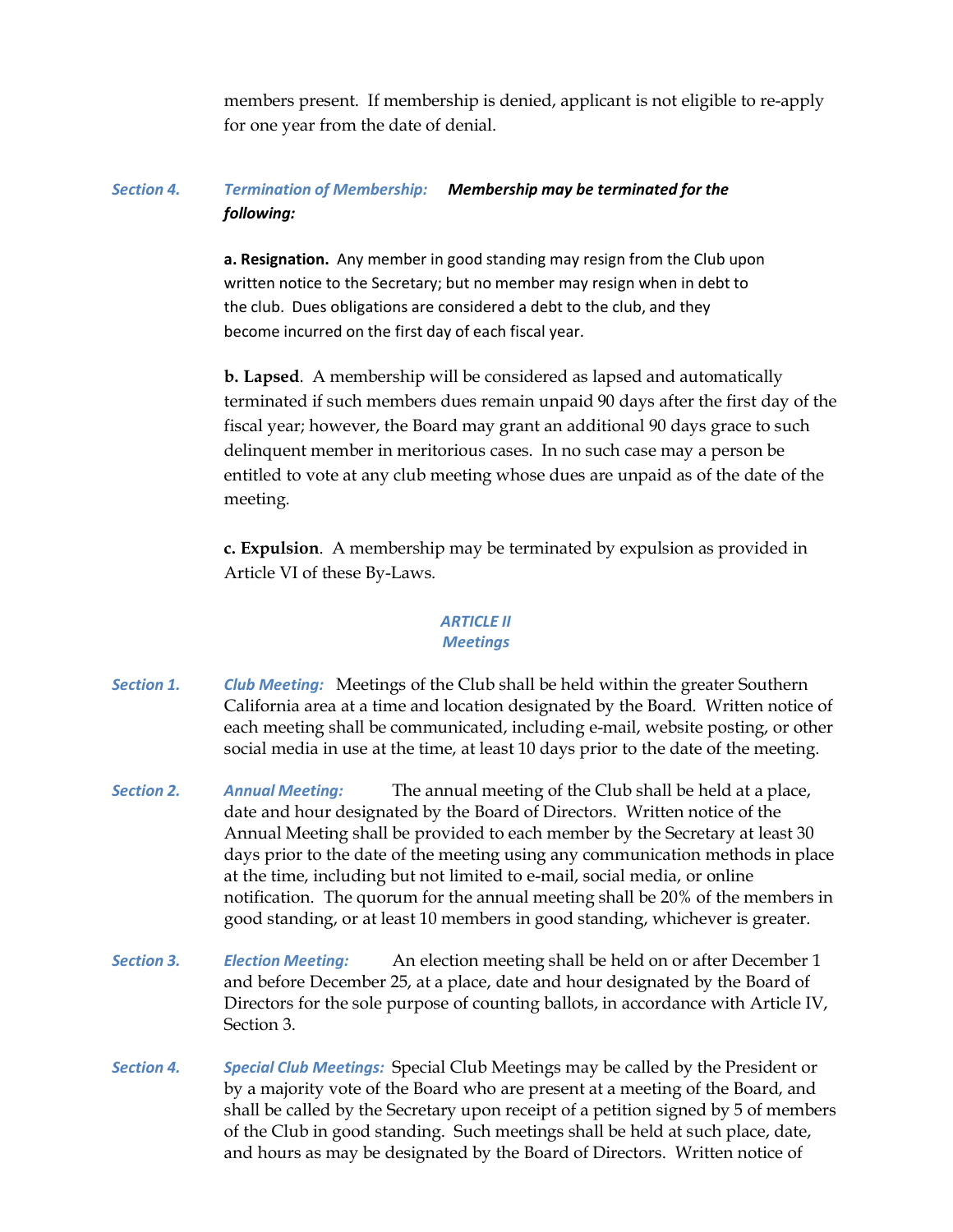such meeting shall be provided by the Secretary at least 10 days and not more than 30 days prior to the meeting. The notice of the meeting shall state the purpose of the meeting and no other Club business may be transacted. The quorum for such a meeting shall be 20% of the members in good standing.

# *ARTICLE III Directors and Officers*

*Section 1. Board of Directors:* The Board shall be comprised of the President, Vice President, Secretary and Treasurer, and five other members, all of whom shall be members in good standing with residency in the United States. They shall be elected for 2 year terms at the Club's election meeting as provided in Article IV and shall serve until December 31. The election of Directors and Officers will be done on a staggered basis to ensure continuity and minimize disruption to the duties of the Board. The positions will be elected as follows:

> Year 1: President, Secretary and (2) Directors Year 2: Vice President, Treasurer, and (3) Directors

General management of the Club's affairs shall be entrusted to the Board of Directors.

- *Section 2. Officers:* The Club's officers, consisting of the President, Vice President, Secretary and Treasurer shall serve in their respective capacities both with regard to the Club and its meetings and the Board and its meetings.
	- a. The President shall preside at all meetings of the Club and the Board and shall have duties and powers normally pertinent to the office of the President in addition to those particularly specified in these By-Laws.
	- b. The Vice President shall have the duties and exercise the powers of the President in case of the President's death, absence or incapacity.
	- c. The Secretary shall keep a record of all meetings of the Club, of the Board and of all votes taken, and of all matters of which a record shall be ordered by the Club. S/he shall have charge of the correspondence, notify members of the meetings, notify Officers and Directors of their election to the office, keep addresses, and carry out such other duties as are prescribed by these By-Laws.
	- d. The Treasurer shall collect and receive all monies due or belonging to the Club. He shall deposit the same in a bank approved by the Board, and shall report to them at every meeting the condition of the Club's finances and every item of receipt or payment not before reported; and at the Annual Meeting shall render an account of all monies received and expended during the previous fiscal year. The Board may elect on an annual basis to have the Treasurer's accounting reviewed by someone other than the Treasurer.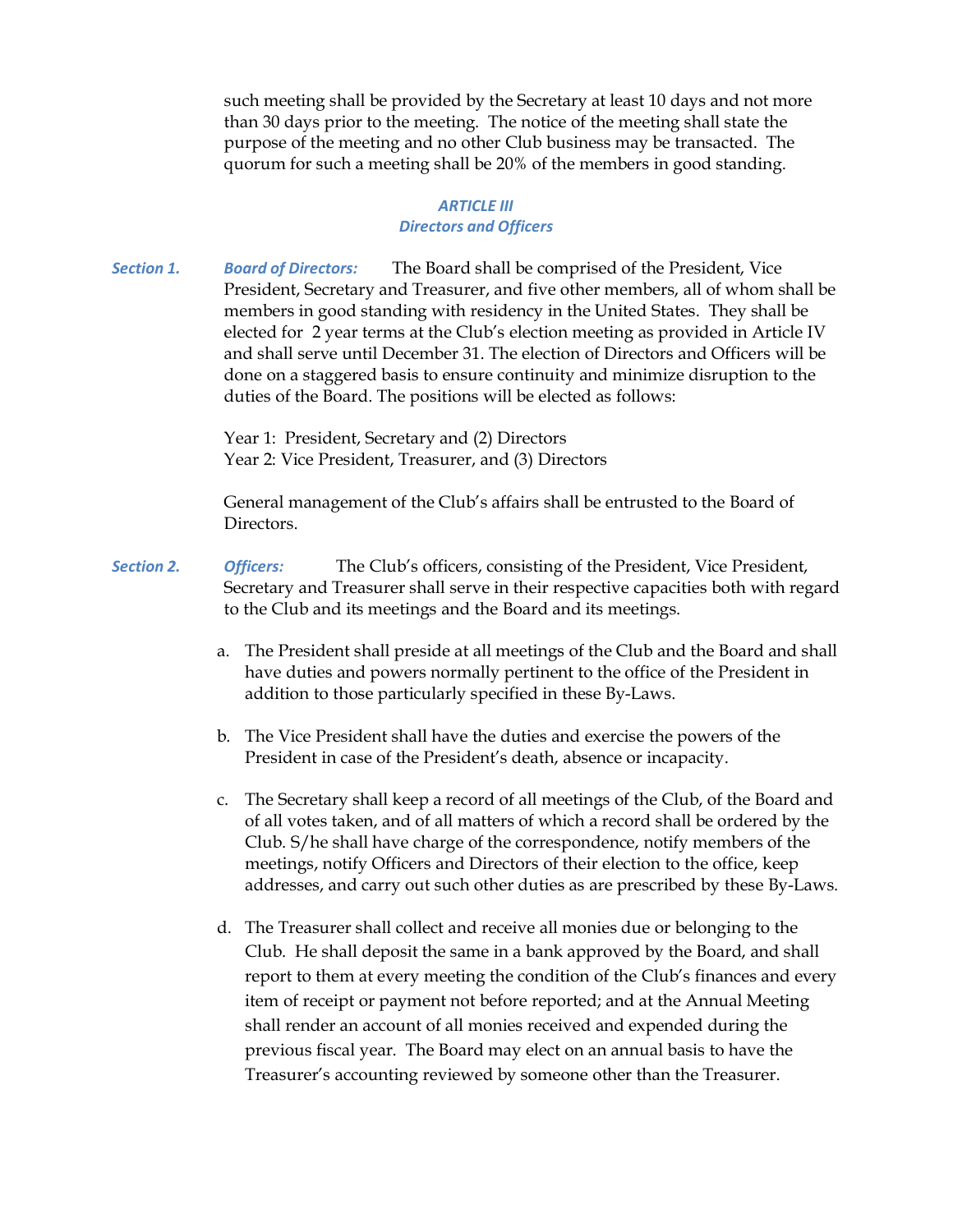*Section 3. Vacancies:* Any vacancies occurring on the Board or among the officers during the year shall be filled until the next annual election by a majority vote of all the then members of the Board, except that the vacancy in the office of President shall be filled automatically by the Vice President, and the resulting vacancy in the office of the Vice President shall be filled automatically by the Board.

#### *ARTICLE IV*

## *The Club Year, Voting, Nominations, Elections*

- *Section 1.* The Club's fiscal year shall begin on the 1st day of January, and end on the 31st day of December. The Club's official year shall begin the first day of January, and continue through December 31. The elected Officers and Directors shall take office on January 1st, and each retiring officer shall turn over to his successor in office all properties and records relating to that office within 30 days after the election.
- *Section 2.* **Voting –** At the Annual Meeting or at a special meeting of the Club, voting shall be limited to those members in good standing who are present at the meeting, except for annual election of Officers and Directors and amendments to the Constitution and By-Laws which shall be decided by written ballot. Voting by proxy shall not be permitted. The Board of Directors may decide to submit other specific questions for decision of the members by written ballot.
- *Section 3. Annual Election* **:** At the meeting for the election of Officers and Directors, the vote shall be conducted by ballot. Ballots to be valid must be received by the Secretary before the opening of the meeting. Ballots shall be counted at the meeting by three inspectors of election who are members in good standing and who are neither members of the current Board nor candidates on the ballot and who shall be chosen by the members present at the meeting. The person receiving the largest number of the votes for each position shall be declared elected. If any nominee at the time of the meeting is unable to serve for any reason, such nominee shall not be elected and the vacancy so created shall be filled by the New Board of Directors in the manner provided by Article III, Section 3.
- *Section 4. Nominations and Ballots:* No person may be a candidate in a Club election who has not been nominated in accordance with these By-Laws. The Nominating Committee shall be chosen by the Board of Directors by June 30. The Committee shall consist of three members, all members in good standing, no more than one of whom may be a member of the current Board of Directors.
	- a. The Nominating Committee members will be publicly announced to the membership by August 1st through any communication vehicle in use by the Club.
	- b. The Nominating Committee shall nominate from among the eligible members of the Club, one candidate for each office and for each other position on the Board of Directors and shall procure the acceptance of each nominee so chosen. The Committee shall then submit its slate of candidates to the Secretary and the Newsletter Editor, who shall notify the membership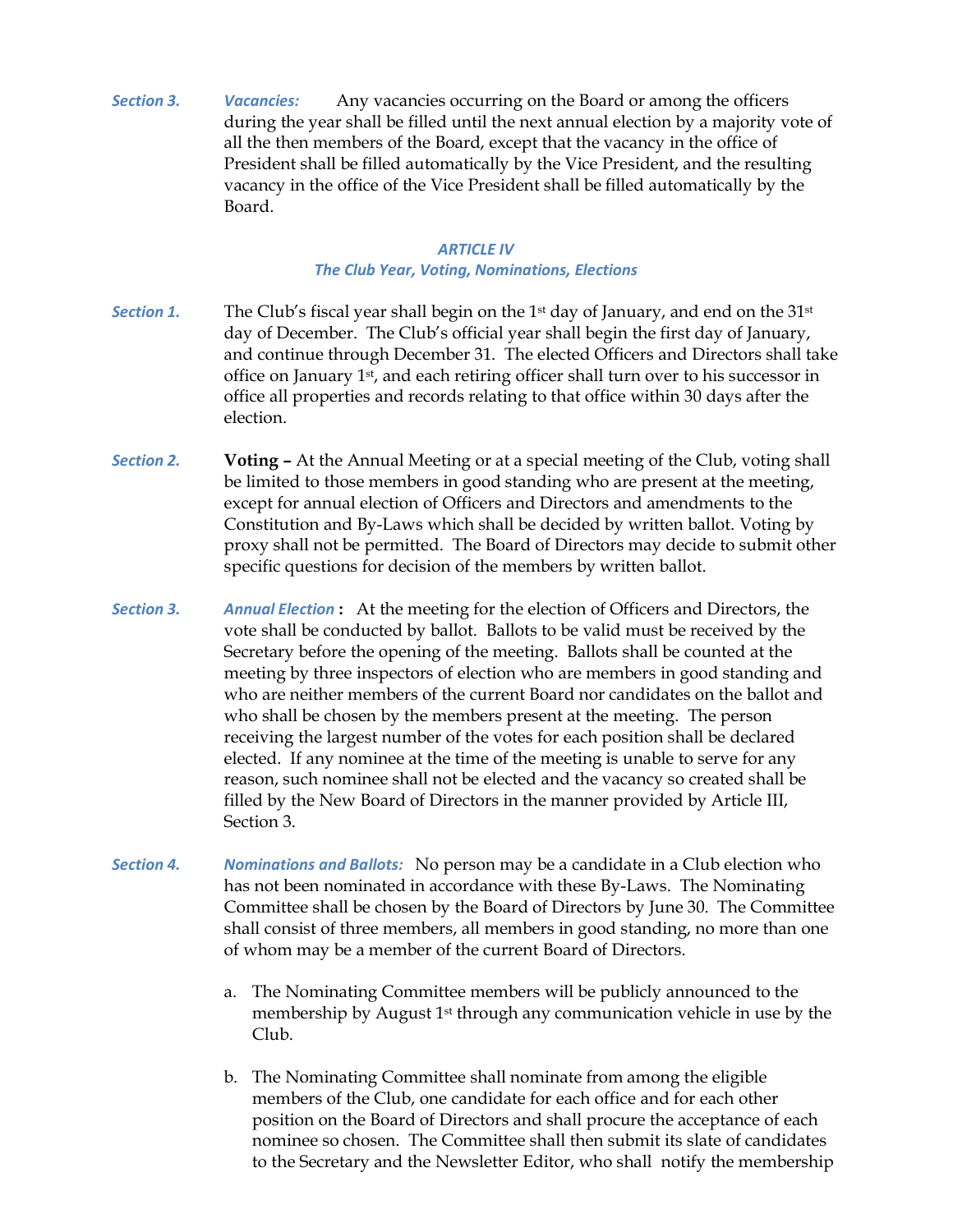of the Club on or before September 30, so that additional nominations may be made by the members if they so desire.

- c. Additional nominations of eligible members may be made by written and signed statement addressed to the Secretary and received by e-mail, fax or mail on or before October 15th, The nominee must sign the nomination declaration to signify his/her willingness to serve on the Board. No person shall be a candidate for more than one position, and the additional nominations provided for therein may be made only from among those members who have not accepted a nomination of the Nominating Committee.
- d. If no valid additional nominations are received by the Secretary on or before October 15, the Nominating Committee's slate shall be declared elected and no election meeting and no balloting will be required.
- e. If one or more valid additional nominations are received by the Secretary on or before October 15th. The Secretary shall on or before November 1st mail to each member in good standing a ballot listing all the nominees for each position in alphabetical order, together with a blank envelope and a return addressed to the Secretary marked "Ballot", and bearing the name of the member to whom it was sent. So the ballots may remain secret, each voter, after marking his ballot, shall seal it in a blank envelope which in turn shall be placed in the second envelope addressed to the Secretary. The inspectors of the election shall check the returns against the list of members whose dues are paid for the current year prior to opening the outer envelope, and shall certify the eligibility of the voters as well as the results of the voting which shall be announced at the election meeting.
- f. Inspectors of Election shall be comprised of three (3) Club members who are not on the ballot for election. The Inspectors are responsible for counting the ballots and certifying all results.

#### *ARTICLE V*

#### *Committees*

- *Section 1.* The Board may each year appoint standing committees subject to their final authorization to advance the work of the club in such matters as dog shows, dog rescue, obedience trials, trophies, annual prizes, membership, and other fields which may well be served by committees.
- *Section 2.* Any committee appointment may be terminated by a majority vote of the Board upon written notice to the appointee, and the Board may appoint successors to those positions whose service has been terminated.

#### *ARTICLE VI Discipline*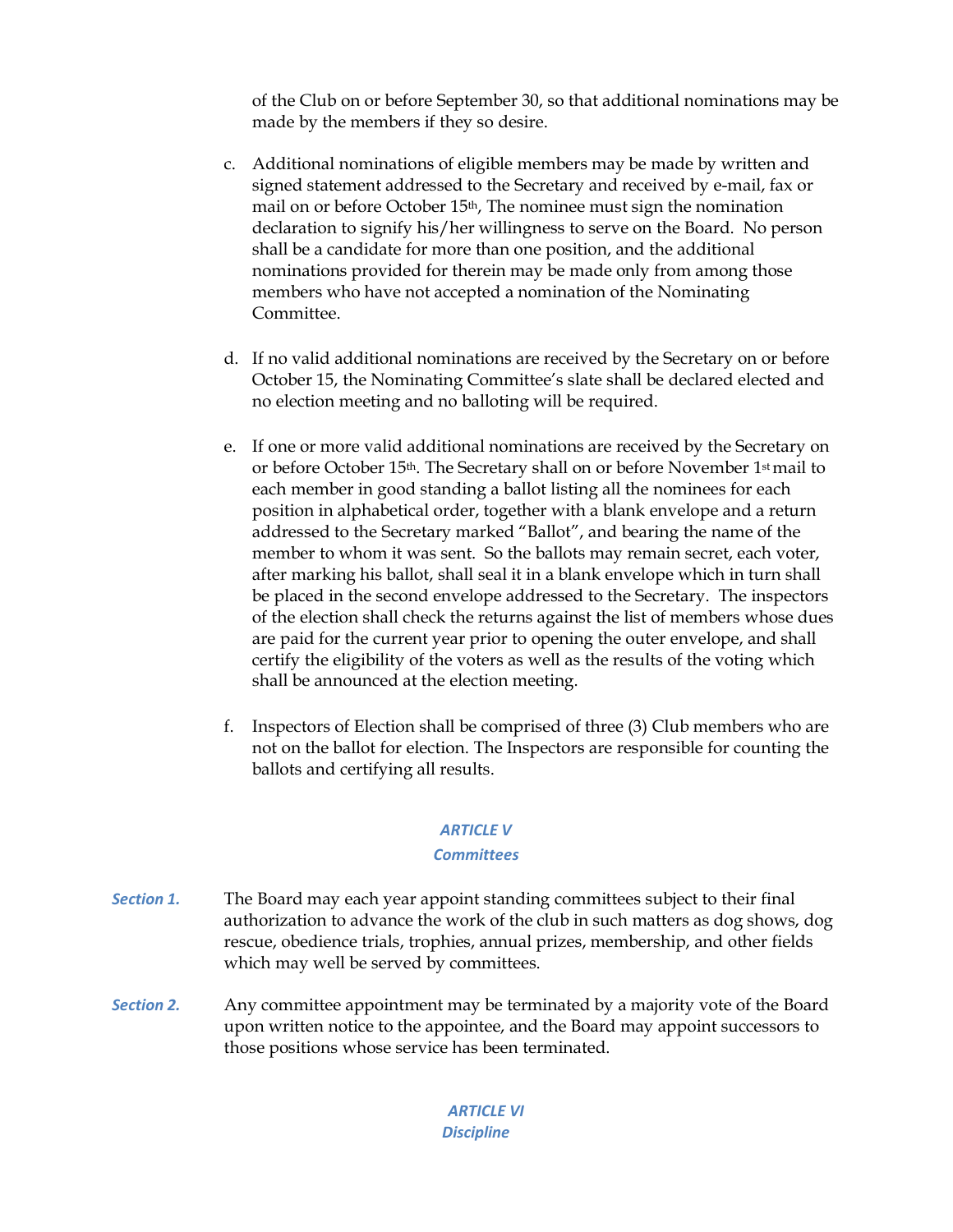- *Section 1.* American Kennel Club Suspension Any member who is suspended from the privileges of the AKC shall automatically be suspended from the privileges of this club for the concurrent time frame as set by the AKC or BMDCA. The member is required to notify the Club Secretary of the AKC or BMDCA disciplinary actions once finalized.
- *Section 2. Charges* **–** Any member may prefer charges against another member for alleged misconduct prejudicial to the best interests of the Club or the breed. Written charges with specifications must be filed in duplicate with the Secretary together with a deposit of \$20 which shall be forfeited if such charges are not sustained by the Board or a Committee following a hearing. The Secretary shall promptly send a copy of the charges to each member of the Board or present them at a Board Meeting; and the Board shall first consider whether the actions alleged in the charges, if proven, might constitute conduct prejudicial to the best interests of the Club or the breed. If the Board considers that the charges do not allege conduct which would be prejudicial to the interests of the Club or the breed, it may refuse to entertain jurisdiction. If the Board entertains jurisdiction of the charges, it shall fix a date of hearing by the Board, or an independent Committee of 3 club members should a Board conflict exist, not less than three weeks or more than six weeks thereafter. The Secretary shall promptly send one copy of the charges to the accused member by registered mail together with the notice of the hearing and an assurance that the defendant may personally appear in his defense and bring witnesses if he wishes.
- *Section 3. Board Hearing* **–** The Board or Committee shall have complete authority to decide whether counsel may attend the hearing, but both complainant and defendant shall be treated uniformly in that regard. Should the charges be sustained after hearing all evidence and testimony presented by the complainant and defendant, the Board or Committee may, by a majority vote of those present, reprimand or suspend the defendant from all privileges of the Club for not more than six months from the date of the hearing. And if it deems that punishment insufficient, it may also recommend to the membership that the penalty be expulsion. In such case, the suspension shall not restrict the defendant's right to appear before his fellow members at the ensuing Club meeting which considers the recommendation of the Board or Committee. Immediately after the Board or Committee has reached a decision, its findings shall be put in written form and filed with the Secretary. The Secretary in turn shall notify each of the parties of the decision and penalty if any.
- *Section 4. Expulsion* **–** Expulsion of a member from the Club may be accomplished only at a meeting of the Club following a Board hearing and upon the Board's or Committee's recommendation as provided in Section 3 of this Article. Such proceedings may occur at a regular or special meeting of the Club to be held within 60 days but not earlier than 30 days after the date of the Board's recommendation of expulsion. The defendant shall have the privilege of appearing on his/her own behalf, though no evidence shall be taken at this meeting. The President shall read only the charges and the findings and recommendation, and shall invite the defendant, if present, to speak on his own behalf if s/he wishes. The members shall then vote by secret ballot on the proposed expulsion. A quorum of 20% of voting members is necessary. A 2/3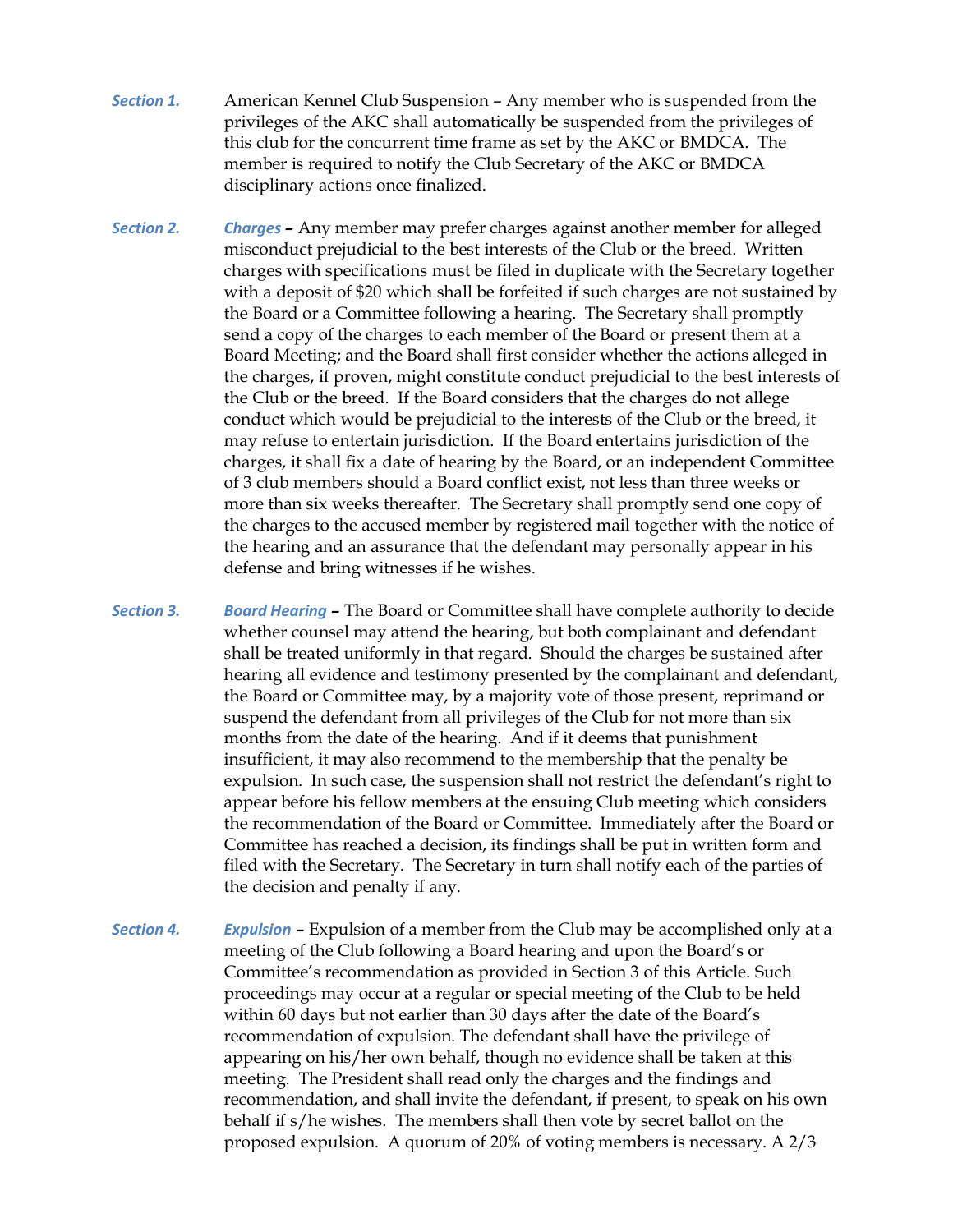vote of those present and voting at the meeting shall be necessary for expulsion. If expulsion is not so voted, the Board's suspension shall stand.

#### *ARTICLE VII Amendments*

- *Section 1.* Amendments to the Constitution and By-Laws may be proposed by the Board of Directors or by written petition addressed to the Secretary signed by 20% of the membership in good standing. Amendments proposed by such petition shall be promptly considered by the Board of Directors and must be submitted to the members with recommendations of the Board by the Secretary for a vote within three months of the date when the petition was received by the Secretary.
- *Section 2.* The Constitution and By-Laws may be amended at any time provided a copy of the proposed amendment has been provided by the Secretary to each member and a 30 day comment period initiated in which members may indicate their choice for or against the action to be taken using a consistent communication mechanism chosen by the Board and communicated to the membership (e.g., by mail, written survey, online discussion group, social media etc.). The notice shall specify a date that comments must be submitted to the Secretary to be counted. Dissenting or objecting comments from no more than 1/3 of members in good standing is required to allow proposed amendments to be enacted.

# *ARTICLE VIII*

#### *Dissolution*

*Section 1.* The Club may be dissolved at any time by the written consent of not less than 2/3 of the members. In the event of the dissolution of the Club other than for purposes of reorganization, whether voluntary or involuntary, or by operation of law, none of the property of the Club nor any proceeds thereof nor any assets of the Club shall be distributed to any members of the Club, but after payment of the debts of the Club its property and assets shall be give to a charitable organization for the benefit of dogs, selected by the Board of Directors.

## *ARTICLE IX*

## *Order of Business*

- *Section 1.* At the general meetings of the Club, the order of business so far as the character and nature of the meeting may permit shall be as follows:
	- 1. Roll Call
	- 2. Minutes of Last Meeting
	- 3. Report of President
	- 4. Report of Secretary
	- 5. Report of Treasurer
	- 6. Report of Committees
	- 7. Unfinished business
	- 8. New Business